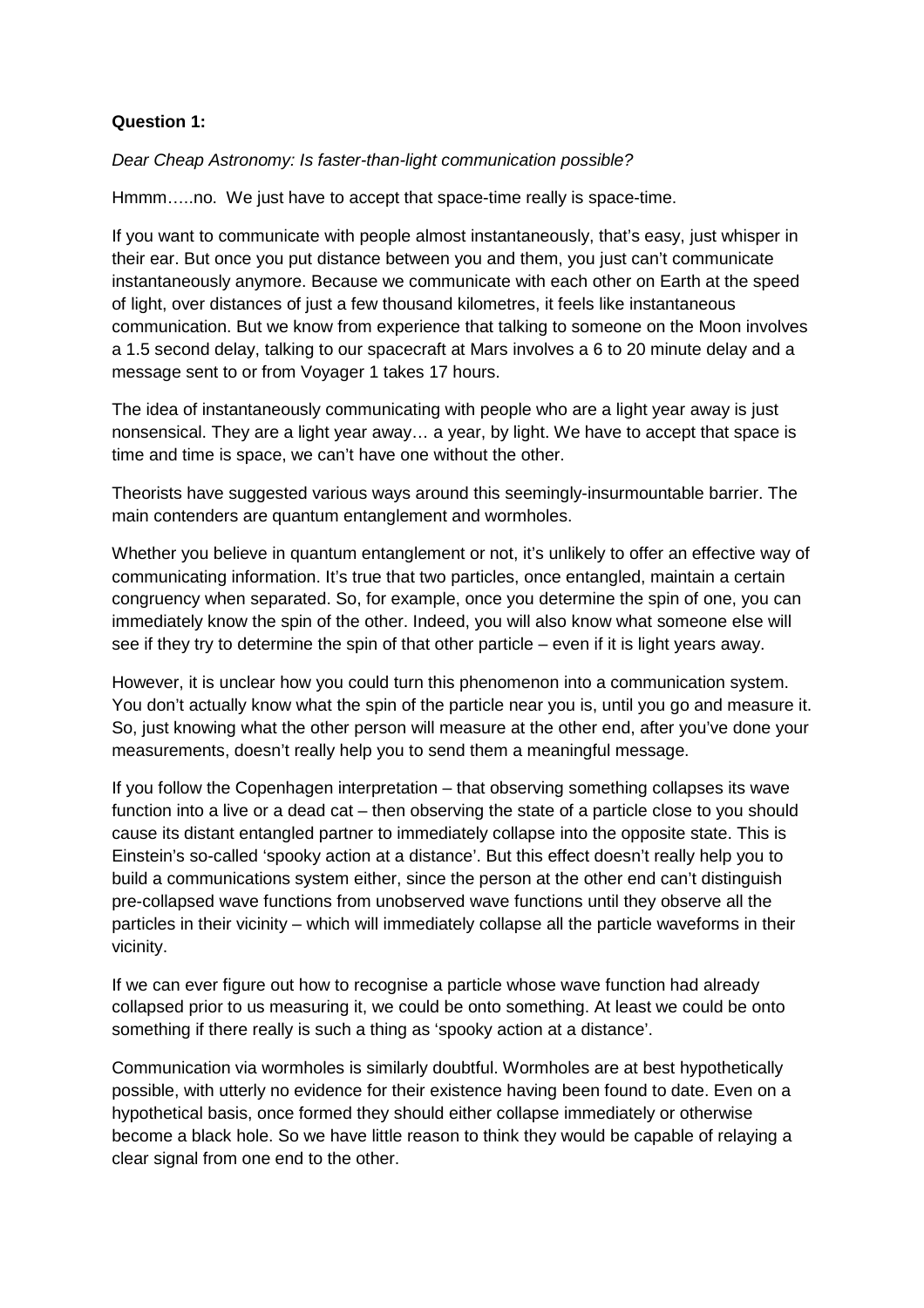Hard core theorists that propose a stable wormhole could be achieved using exotic matter with negative energy density, but this doesn't amount to much more than physicists' handwaving.

So FTL communication? Hmmm… no.

## **Question 2:**

## Dear CA – How does the Higgs boson fit with Einstein's relativity theory?

A lot of people are starting to ask this now – with the Higgs boson confirmation last year and the Nobel Prize for confirming its existence this year.

The interaction between the Higgs boson and the Higgs field is what creates inertial mass. So if you imagine a mass floating out in fairly empty interstellar space, you will have to exert a force on it to move it forward. And you will have to exert more force to move a bowling ball than you will to move a golf ball. This is because the bowling ball encapsulates more matter than the golf ball does, which means that it has more Higgs bosons than the golf ball does – and those Higgs bosons create more drag on the Higgs field, a field which apparently pervades the entire Universe.

All that said though, the standard Higgs analogy, where Higgs bosons create drag through the Higgs field, like parachutes create drag through the air, is not a particularly good analogy. The Higgs interaction only resists acceleration. A mass can move at a constant velocity through a vacuum, potentially forever, without it ever experiencing the slightest amount of drag. This is Newton's First Law of Motion.

But anyway, let's now take the bowling ball and the golf ball and drop them off the Leaning Tower of Pisa. And since this is a thought experiment, let's have them drop in a vacuum. As you might guess, although they are two very different masses, they both accelerate at the same rate and they hit the ground at the same time.

Newton would have argued that the mass of the Earth and the masses of the two balls are important here. The-more-massive bowling ball experiences a stronger gravitational interaction with the Earth than the less-massive golf ball does. But Newton's Second Law of Motion tells us that the more-massive bowling ball needs more force to achieve the same acceleration as the less-massive golf ball does – so both the bowling ball and the golf end up accelerating at exactly the same rate and they hit the ground at exactly the same time.

The Higgs interaction explains this scenario in much the same way. The more-massive bowling ball – which might have accelerated faster than the golf ball, experiences more Higgs field resistance than the golf ball does – so both the bowling ball and the golf ball end up accelerating at the same rate and they both hit the ground at the same time. So, the Higgs interaction is really just different way of expressing Newton's Second Law - that is, you need a stronger force to equivalently accelerate a heavier mass.

But of course, Newton's Second Law and Einstein's relativity don't see eye to eye. Newton assumed that if you kept increasing the force acting upon a certain mass, you could accelerate that mass indefinitely, or indeed infinitely. Einstein effectively proved that nothing